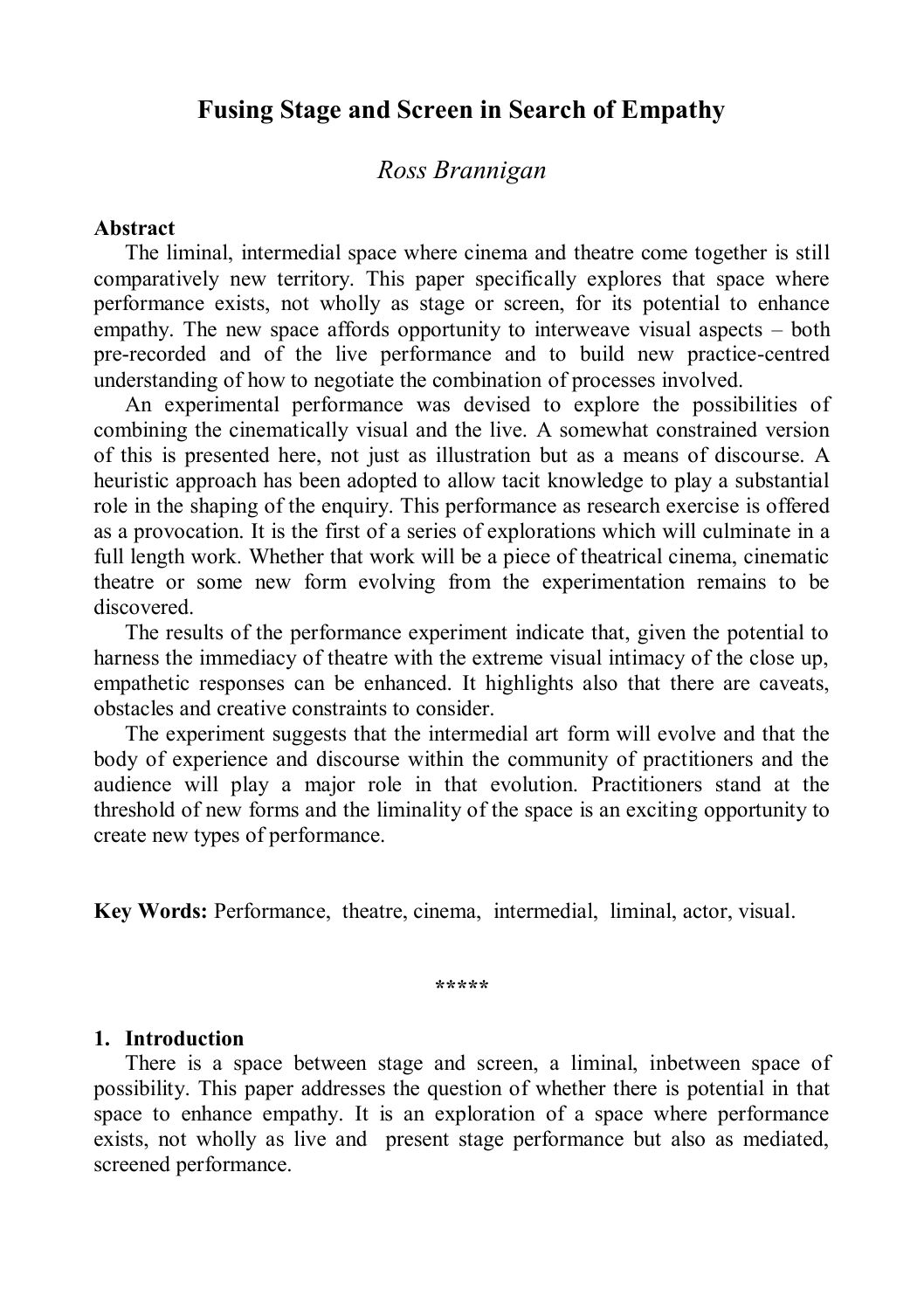In order to address that question I have devised a practice as research experiment as an integral component of the presentation of this paper. Given the limitations of documenting or translating a performance this paper, illustrated only with description, will necessarily include only a shadow representation of the performance.

Given that a goal of theatre and of cinema is often to create an empathetic response in the audience which encourages investment in character, plot and theme it would follow that enhancing that bond through exploration of the possibilities inherent in the intermedial space would be a positive and useful endeavour. My aim is to build new practice-centred understanding of how to negotiate the combination of stage and screen processes involved. The practice as research approach is designed to tap into practitioner tacit knowledge and to offer the process as well as the findings as a contribution to discourse.

#### **2. Context**

The use of screened material in stage productions is not new but it is only comparatively recently that theorists and practitioners such as Bay-Cheng, Kattenbelt, Lavender and Nelson propose that we have now reached a "distinctive intermedial moment in digital culture"<sup>1</sup> where developments in technology and theoretical approaches to a network of aspects of intermediality can be better understood. My research is offered as a contribution to this discourse on current theories of the intermedial by focusing on the potential enhancement of empathy specifically from the perspective of the intermedial performer.

Since the birth of film projected elements have been incorporated in stage productions. Take for example Winsor McCay"s 1914 film/stage hybrid "Gertie the Dinosaur". This animated short tale of a dinosaur was produced to amaze audience"s of McCay"s vaudeville act who were intrigued by what was probably the first animated film they had seen and by McCay, clearly live on stage in front of them seeming to interact with a projection.

The concept then of integrating the live and the mediated is not new but it is only more recently that it has begun to be more fully theorised. Giesekam<sup>2</sup> surveys recent major exponents of exploring the use of screen on stage. Experimental theatre companies as diverse as Robert Lepage in Canada, The Wooster Group and the Builders association in the United States. Lepage emphasises using whatever techniques he can to produce live shows which, while having a sophisticated cinematic orientation, have less performer-driven substance. He notes that "How do you maintain a sense of intimacy with a thousand people? You have to rely on technology to magnify you."<sup>3</sup> The Wooster group concentrate on the content and style of the material they screen without exploring each new technology as it arises. The Builders Association use video, projection and computer animation in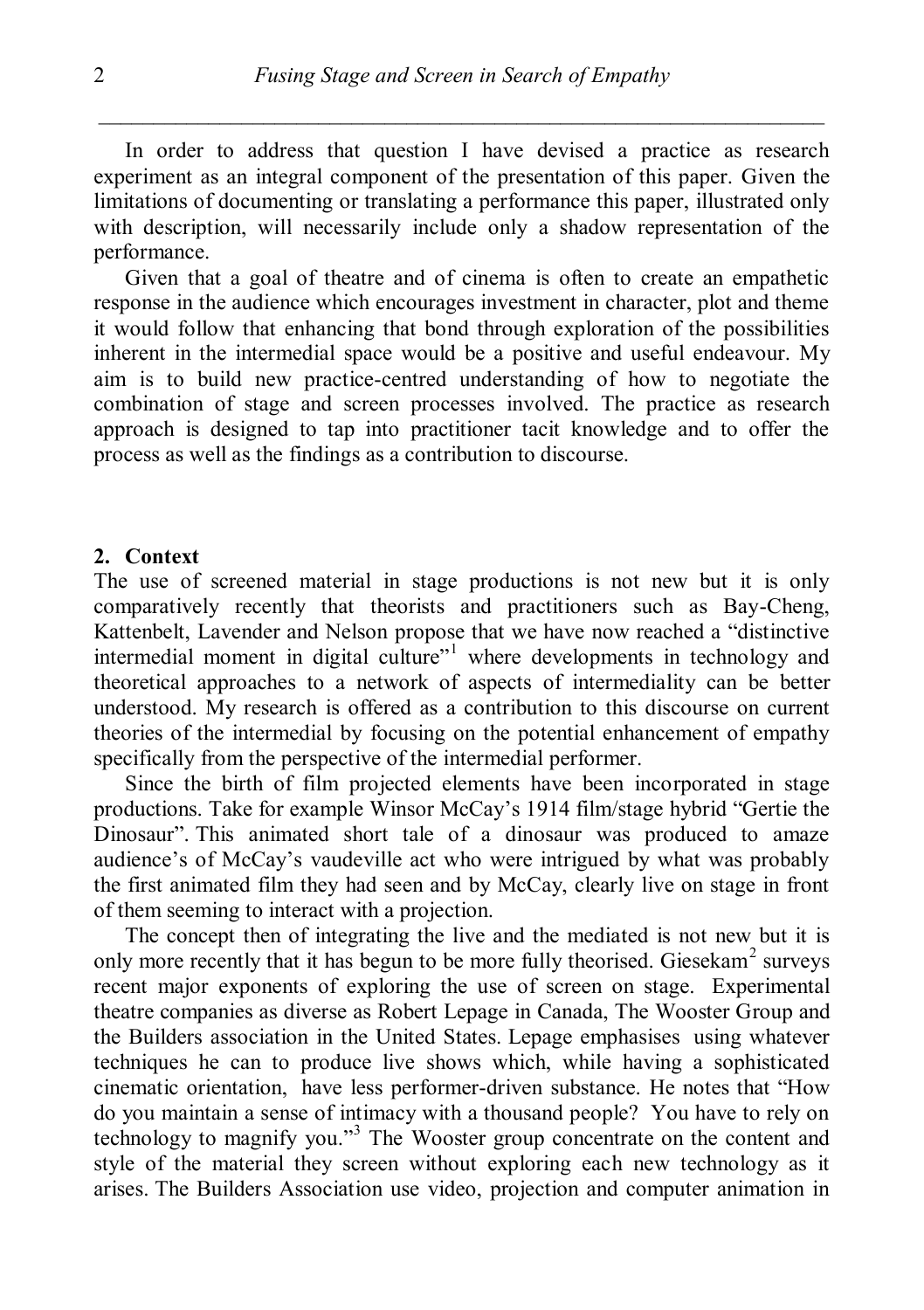every way they can to explore the impact those technologies can have on storytelling. Discussions of intermediality have shifted from seeing the liminal space as one of in-betweenness to one of productive fusion in the inter-relation of media. 4

## **3. Empathy**

What is empathy? Is it a desirable affect to strive for in an audience's response to a play? If so, with whom is the audience feeling empathetic and furthermore is it valuable for the actor to feel empathy with the character?

In order to explore the question of whether increased empathy can result from fusing aspects of the process of making and performing a work of stage and screen it is necessary to define what I mean by empathy. Furthermore the question arises of whether this empathy is in relation to the actor and the character or to the character and the audience. Finally the question must be asked of whether increased empathy is a positive goal.

When Coleridge wrote of a "willing suspension of disbelief for the moment"<sup>5</sup> he was also acknowledging the empowerment of the audience to become imaginative participants in an aesthetic world of the play. Through an act of will audience members are able to not just understand but also share in the feelings of another. This is distinct from the more objective term sympathy which encompasses only observation and understanding of another"s feelings. Herein lies the magic of the shared theatrical experience. It evokes a response from the audience that aids in understanding another human being"s emotions by partially feeling along with them. This, used well, promotes a deeper appreciation of and understanding of the human condition. Empathy is however not something which an audience member has complete control over. Responses can be automatic and it therefore does carry a range of dangers, many of which are noted by Blair<sup>6</sup>, including the possibility of indulging in a narcissistic or solipsistic experiencing of someone else"s pain. Empathy, like spectacle, is a powerful tool that a theatre maker can use to grab and engage the audience but it is only one tool and its use without purpose, other than eliciting an emotional response, is shallow and a wasted opportunity.

Rhonda Blair<sup>7</sup> approaches the question of empathy through the lens of cognitive neuroscience. In this field of psychology empathy has been a rich focus of research. It is notable that the various theories about empathy surveyed by Blair relate an empathetic reaction to our evolutionary need to decide how to respond to a stimulus. People have an ability to visualise an event in order to know how to respond to it. This implies that empathy requires an ability to engage the imagination and that that engagement has a visual aspect. Indeed the image that precedes an empathetic reaction can be triggered by any of the senses. Blair<sup>8</sup> summarises the definition cognitive and neuro-scientists have of empathy as having three essential components. The first being the presence of an affect – an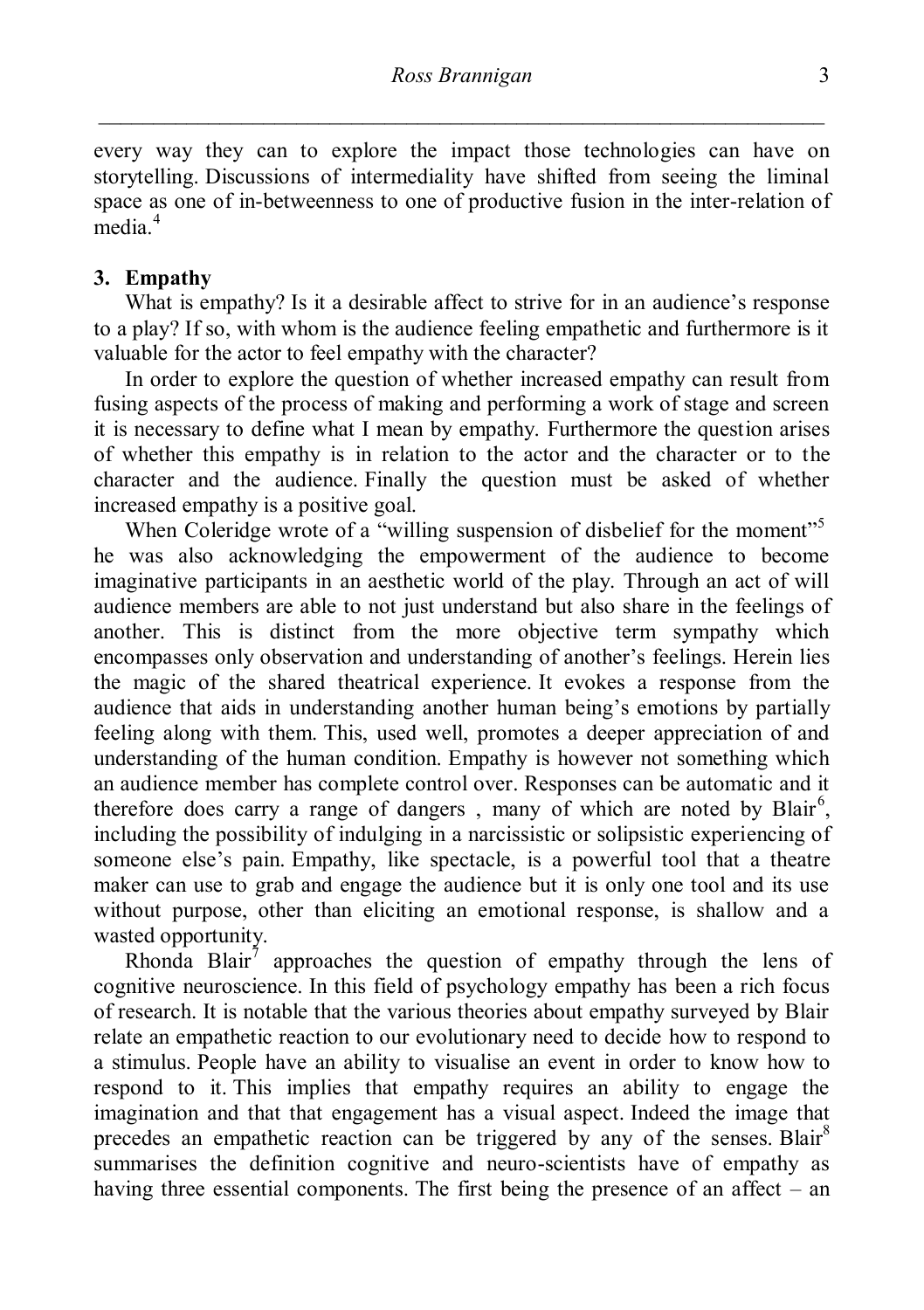embodied response to someone else – feeling what they feel. Secondly this implies that there is a cognitive capacity to visualise the other person"s situation. Thirdly there is also a capacity to know that the experience originated in someone else. It should be noted that there is a physical response here and an action ensues. Empathy is linked to visualisation and to action.

This is an important point. The experiencing of empathy requires engagement with the visual aspects of performance. It would therefore follow that whatever visual elements can be utilised in performance to engage the eyes and imaginative visualisation should provoke a visceral response. This was something I wanted to test out in practice.

If, as a performer, I can provoke the audience to a strongly-felt empathetic response by suggesting and then leaving them to do the feeling then I will have achieved a goal of sparking an emotional journey for them. I do not see my role as to portray the whole journey for them since I believe that audiences do not go to theatre to observe objectively but rather to participate in an emotional journey; to have their own responses to the world they choose to engage in; to "willingly suspend their disbelief for the moment" in.

This engagement is very much a two way interaction with actors keenly aware of the responses from the audience

This begs the question of whether the actor should also develop an empathy with the fictional character they are portraying. Should the actor feel what the character feels? Is it the representation of the character that the audience responds to or the actor or some felt blend of the two?

Why is empathy an essential part of theatre? Why is it desirable for an audience member to feel what actors and or characters are feeling? Actors come from a variety of traditions and do not always truly or completely feel what they are presenting. They may access emotions from emotional memories which approximate what the character is supposed to be feeling or they may simply be exhibiting a technical and outward show of emotional responses. The audience however is expected to feel whatever they are inspired to feel by the complete production they are experiencing. This production, if it is a traditional theatrical play will derive its meaning from the theatrical event and environment, the writer"s script, the director's concept and guidance, the designer's visual contribution, including set, costumes and props and, of course, the acting ensemble"s presence and performance. In intermedial theatre the event, environment and the digital media tools available to the design team will afford an expansion of these elements.

The actor"s emotional positioning with respect to the character is a source of much debate and a variety of theories of acting technique reflect this. David Mamet<sup>9</sup>, for example, in his system of Practical Aesthetics proposes a technique of the "As If" to help the actor detach from their engagement in the fiction, find the truth and then reapply it to the scene. Mamet<sup>10</sup> further contends that the "As If"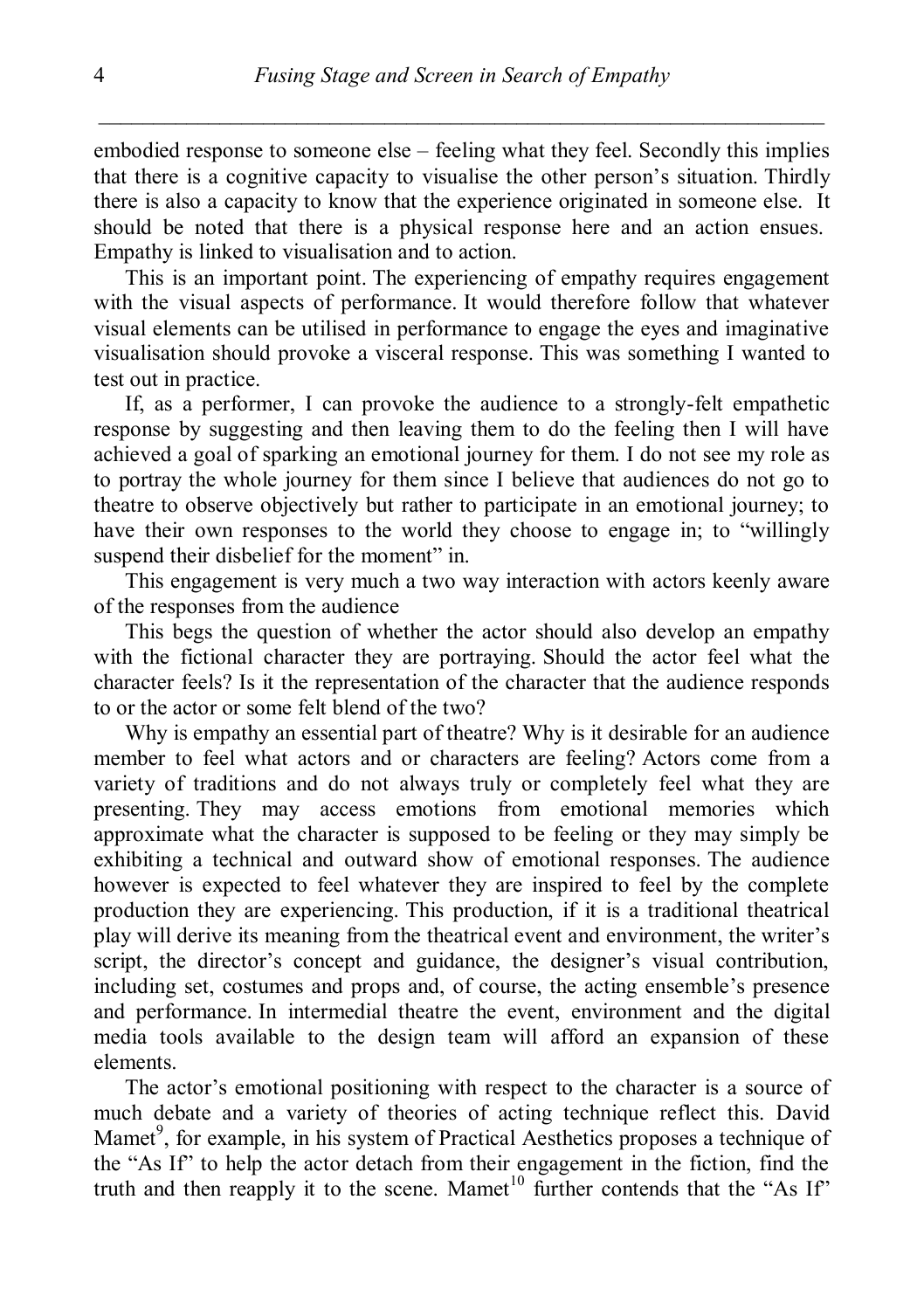requires no preparation or belief from the actor. By implication anything the actor feels will flow naturally from the action carried out. Actors are not to remember how they are supposed to feel but simply remind themselves what they are about to do. Mamet"s technique therefore seeks to achieve spontaneity of feeling for the actor and a kind of empathy with what the character is presented as feeling.

Stanislavsky's<sup>11</sup> early work, continued by various proponents of Method Acting also sought to create a depth of empathetic feeling in the actor. These real emotional responses were to be mined from the actor"s own memories however in a technique called Emotional Memory. They would therefore be both personal and deeply felt and approximate what the character was supposed to be feeling. This technique of accessing, appropriating and repurposing emotional memory was later abandoned by Stanislavsky as unnecessary and possibly psychologically damaging to the actor. He and later American adaptors of his theories came to rely on the engagement of the actor's creative imagination by using a variation of the "As If".

Other schools of theatre and acting sought to objectify the experience for the audience by having the style of the play and the actor step away from a pursuit of psychological realism. Brecht, for example, strove for detachment. The goal was to encourage objective appreciation and engagement with the ideas of the play rather than empathy. Elly Konijn<sup>12</sup> surveyed professional actors in the Netherlands and contended that there was little difference in the emotional intensity reported by them in performances regardless of whether the style was one of detachment or involvement. She mapped the actors" self-reported emotional intensity to that of the portrayed-character and noted a correlation of most emotions but at a reduced intensity. This suggests that actors seek empathy with the character regardless of the style of the production.

#### **4. The Experiment**

Using practice as research methodology I devised a performance experiment to discover, from the practitioner"s perspective whether screened elements could be used in a Shakespearian soliloquy to enhance the feeling of empathy the audience felt for the characters. A traditional rather than deconstructed soliloquy was chosen to deliberately test the suitability of various types of screen elements. The intention was to avoid devising the theatre to suit the screened elements but rather to explore the ways in which the screen could serve the stage. I chose Hamlet"s "O, what a rogue and peasant slave am I" for its impassioned introspection. Since a soliloquy is a direct address to the audience it allowed the character, and therefore the performer, to take control of digital screen elements.

The excerpt began with Hamlet having a video chat session with Rosencrantz and Guildenstern. They obediently leant in to their webcam and Hamlet was able to disconnect them at will. The image of their chat screen was projected on a screen behind Hamlet. He then searched for a promotional video of the Players and their production of "The Murder of Gonzago" and watched it, assessing the quality and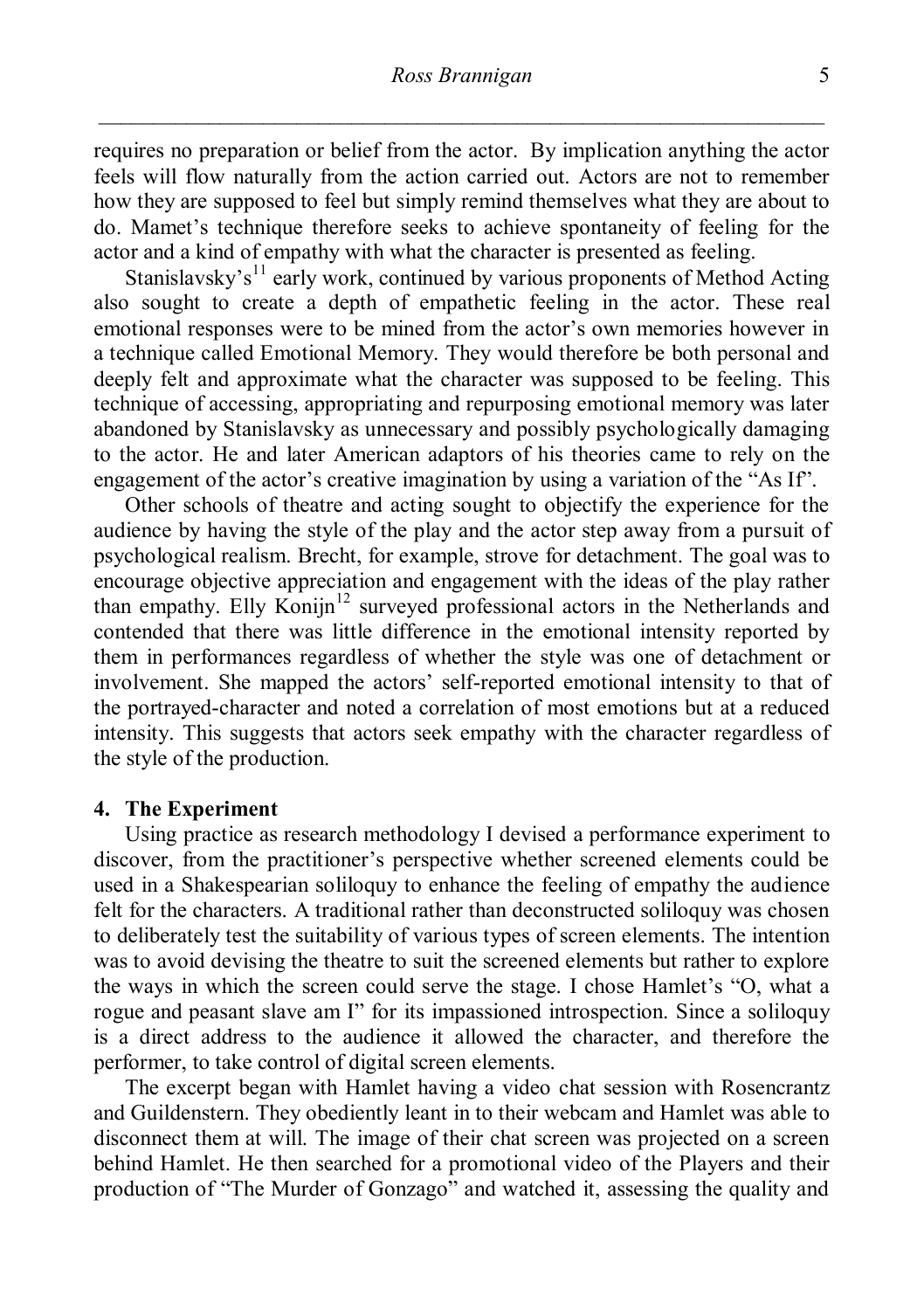suitability of the piece for his undisclosed purpose. This he shared with the audience, pausing to consider his next move. With the title of the play on screen he then rang the First Player by cell phone and arranged for the play to be performed and for them to adapt the performance to his purpose. He then reconnected the chat session with Rosencrantz and Guildenstern, controlling their ability to see him and shutting them off dismissively.

This technology is familiar to an audience and vesting control of the media in the character allowed it to be a natural component of the mise-en-scene. The screened elements drew attention when necessary but were able to be put in their place when the narrative demanded the attention be thrown onto the live performer. By interacting with the mediated elements the performer instantiated the prerecorded as live.

The next screened element was designed to disrupt the audience"s safety and draw them in to the inner turmoil felt by Hamlet. He took the webcam and pointed it at the audience, asking "who calls me villain?". The convention of direct address in a soliloquy renders this as within the world of the play. The audience was forced to see images of themselves projected in large scale on the screen behind the performer. The last element was a sequence of still images of the debauched King Claudius which Hamlet showd as though illustrating his point with a presentation. All of these elements were actively used by the performer and the focal point of the narrative was controlled. Auslander<sup>13</sup> warns that screened digital media elements take precedence in the attention of the audience by virtue of their scale, novelty and perceived ephemerality. Audiences are conditioned to expect a film or television show to play continuously as linear time-based media and they therefore pay close attention. They have no access to a remote to pause or replay the material. In the experiment I felt it necessary to allow them to see Hamlet controlling the playback and to see him actively using the control he had to tell his story. The actor could pause before delivering the next part of the narrative if a shift in focal point could be felt to need an adjustment time. Colin McColl, director of the Auckland Theatre Company noted the need for a cool down period after an exciting screen element before audiences could switch their attention to the live performer. It was therefore something of a risk to leave an image of Claudius on screen while Hamlet fleshed out his plan and canvassed his fears at the end of the soliloquy. I chose to utilise a form of animated image known as a cinemagraph.

The cinemagraph is an interesting format which has attracted a great deal of attention from cinematographers recently. The term was coined by American photographers Kevin Burg and Jamie Beck in 2011. Cinemagraphs are images which are, in the main, still but which have a minor element that is animated and looped. The BBC used the technique in coverage of the World Snooker championships in 2013. Interestingly the theme of the coverage was time and the feel of the images was suited to the intense concentration inherent in the game of snooker. The experiment in intermedial theatre that this presentation includes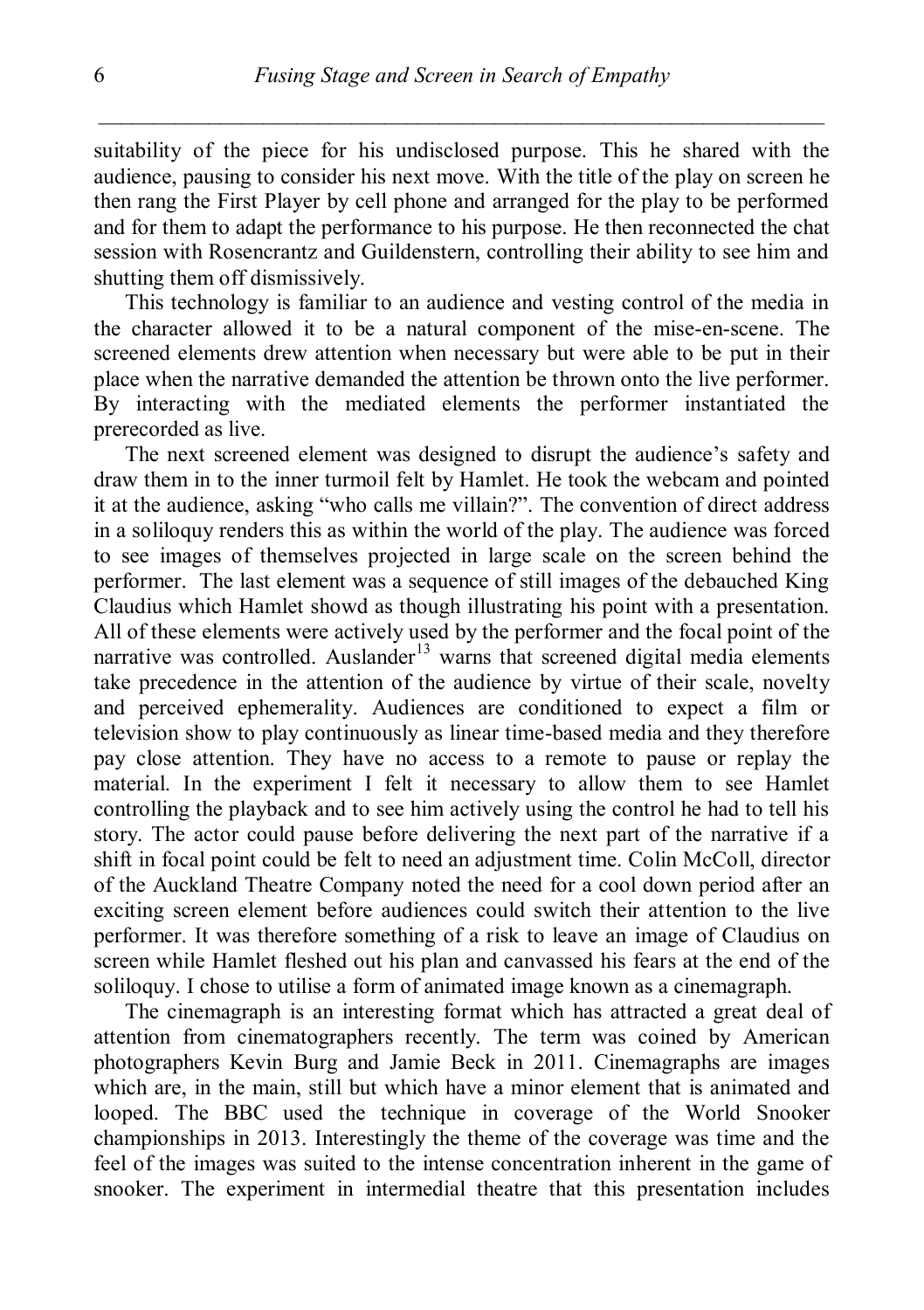explores the possibility that a cinemagraph might be useful to provide both a continuing presence and a focal point for a defined moment in time. It's subtlety and recurrent nature provide opportunities for its use in intermedial theatre. Actors and script should be able to claim attention after a cinemagraph has been viewed, allowing it to recede within the attention of the audience. Whether it is used to illustrate, extend, deepen, counterpoint, contextualise or introduce an otherwise impossible world the cinemagraph proved to be a useful tool. I made an image of a drunken Claudius, face turned away from the camera, unconscious and surrounded by the detritus of his debauchery: alcohol, a woman"s underwear, broken glass, grapes and a knife. All of this was still but the cigarette in his hand subtley emitted an animated whisp of smoke.

#### **5. Conclusion**

Given that, in the view of neuroscientists, we are wired for empathy perhaps the question is not how to foster empathy but rather what can get in the way of what is a natural phenomenon. My experiment highlighted for me that Auslander's<sup>14</sup> point about the privileging of the mediated is valid within performance. Auslander wrote convincingly of the privileging of screen content over the live performer in intermedial productions. Size, novelty and familiarity with the ephemerality of broadcast video demand attention. However this can be used as a creative constraint by designers. At any given time in a production there is usually a defined focal point for the narrative. Actors are highly conscious of the need to give focus and not to upstage another member of the cast who, given the exigencies of the narrative, has the attention of the audience at any given point in the play. It may be helpful to think of the digital media element not as a design feature but as another actor. It would therefore have its own time as a focal point but be expected to be invisible when the focus belonged elsewhere. This invisibility could conceivably be literal, the image and sound could be turned off. It could also be that the attractiveness or urgency of it be substantially reduced.

The process of designing digital media components of a production would therefore, logically, benefit from being a part of the rehearsal where actors and director discover their iteration of the play. To fully realise the potential of intermedial theatre the process of creation could be a blend of digital media and traditional processes.

## **Notes**

<sup>1</sup> Bay-Cheng, Sarah, Kattenbelt, Chiel, Lavender, Andy, and Nelson, Robin. *Mapping Intermediality in Performance. (*Amsterdam: Amsterdam University Press, 2010)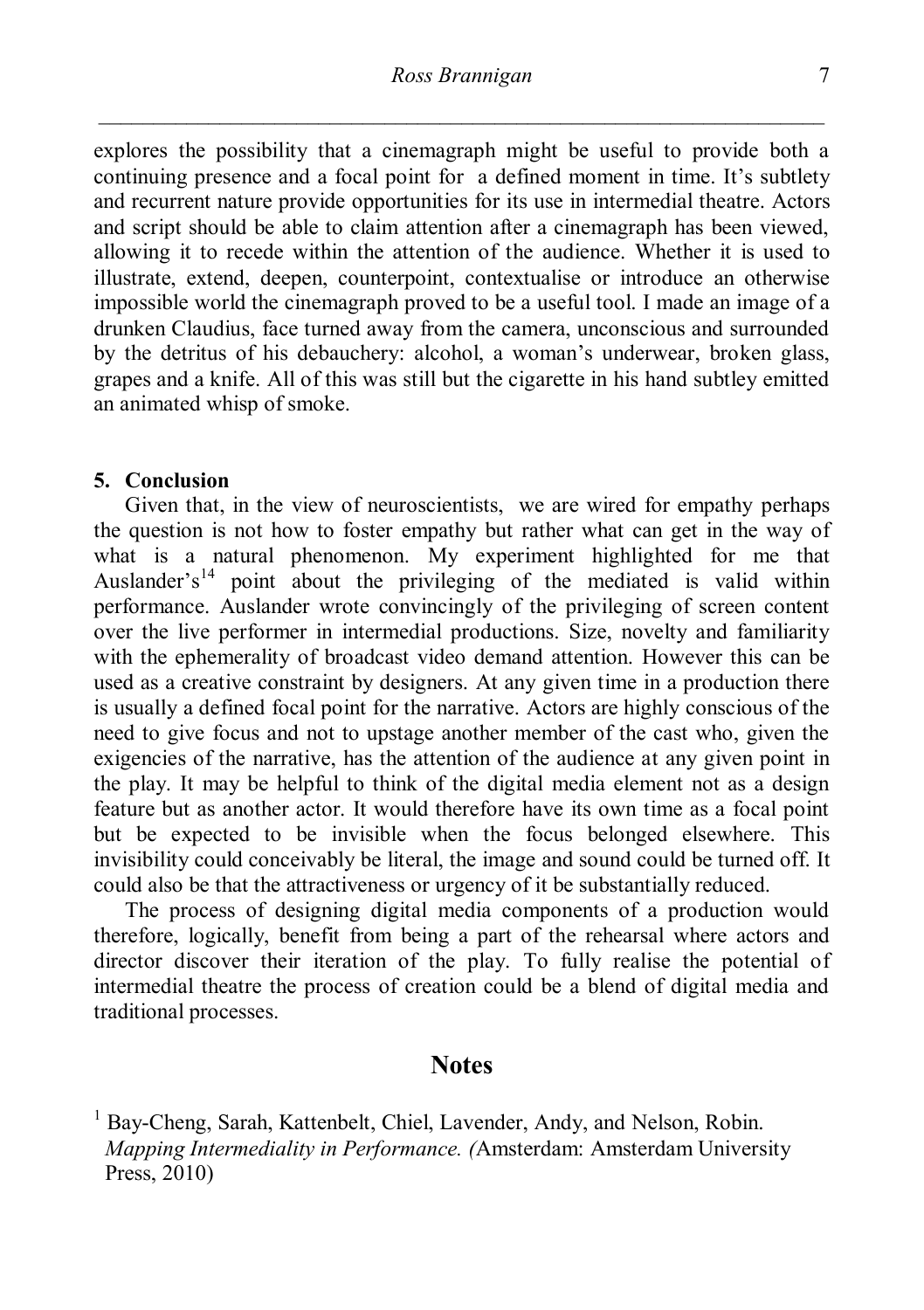- <sup>2</sup> Giesekam, Greg. *Staging the Screen, the Use of Film and Video in Theatre. (Palgrave, 2007)*
- <sup>3</sup> Giesekam, Greg. *Staging the Screen, the Use of Film and Video in Theatre. (Palgrave, 2007) 219.*
- <sup>4</sup> Bay-Cheng, Sarah, Kattenbelt, Chiel, Lavender, Andy, and Nelson, Robin. *Mapping Intermediality in Performance. (*Amsterdam: Amsterdam University Press, 2010)
- <sup>5</sup> Coleridge, Samuel Taylor. *Biographia Literaria.* (Princeton: Princeton University Press, 1985)
- <sup>6</sup> Blair, Rhonda. "Cognitive Neuroscience and Acting: Imagination, Conceptual Blending, and Empathy," *The Drama Review*, 53.4, (2009).
- <sup>7</sup> Blair, Rhonda. "Cognitive Neuroscience and Acting: Imagination, Conceptual Blending, and Empathy," *The Drama Review*, 53.4, (2009).
- <sup>8</sup> Blair, Rhonda. "Cognitive Neuroscience and Acting: Imagination, Conceptual Blending, and Empathy," *The Drama Review*, 53.4, (2009).

<sup>9</sup> Mamet, David. *On Directing Film.* (Penguin, 1991).

- <sup>10</sup> Mamet, David. *True and False: Heresy and Common Sense for the Actor*. (Vintage, 1998).
- <sup>11</sup> Stanislavski, Constantin, and Benedetti, Jean. An Actor's Work. (Routledge, 2008).
- <sup>12</sup> Konijn, Elly. 'Actors and Emotions: A Psychological Perspective', *Theatre Research International,* 20, (1995).
- <sup>13</sup> Auslander, Philip. *Liveness: Performance in a Mediatized Culture*. (Taylor and Francis, 2002).
- <sup>14</sup> Auslander, Philip. *Liveness: Performance in a Mediatized Culture*. (Taylor and Francis, 2002).

# **Bibliography**

Auslander, Philip. Liveness: Performance in a Mediatized Culture. Taylor and Francis, 2002.

Bay-Cheng, Sarah, Kattenbelt, Chiel, Lavender, Andy, and Nelson, Robin. Mapping Intermediality in Performance. Amsterdam: Amsterdam University Press, 2010.

Blair, Rhonda. "Cognitive Neuroscience and Acting: Imagination, Conceptual Blending, and Empathy,' The Drama Review, 53.4, 2009.

Coleridge, Samuel Taylor. Biographia Literaria. Princeton: Princeton University Press, 1985